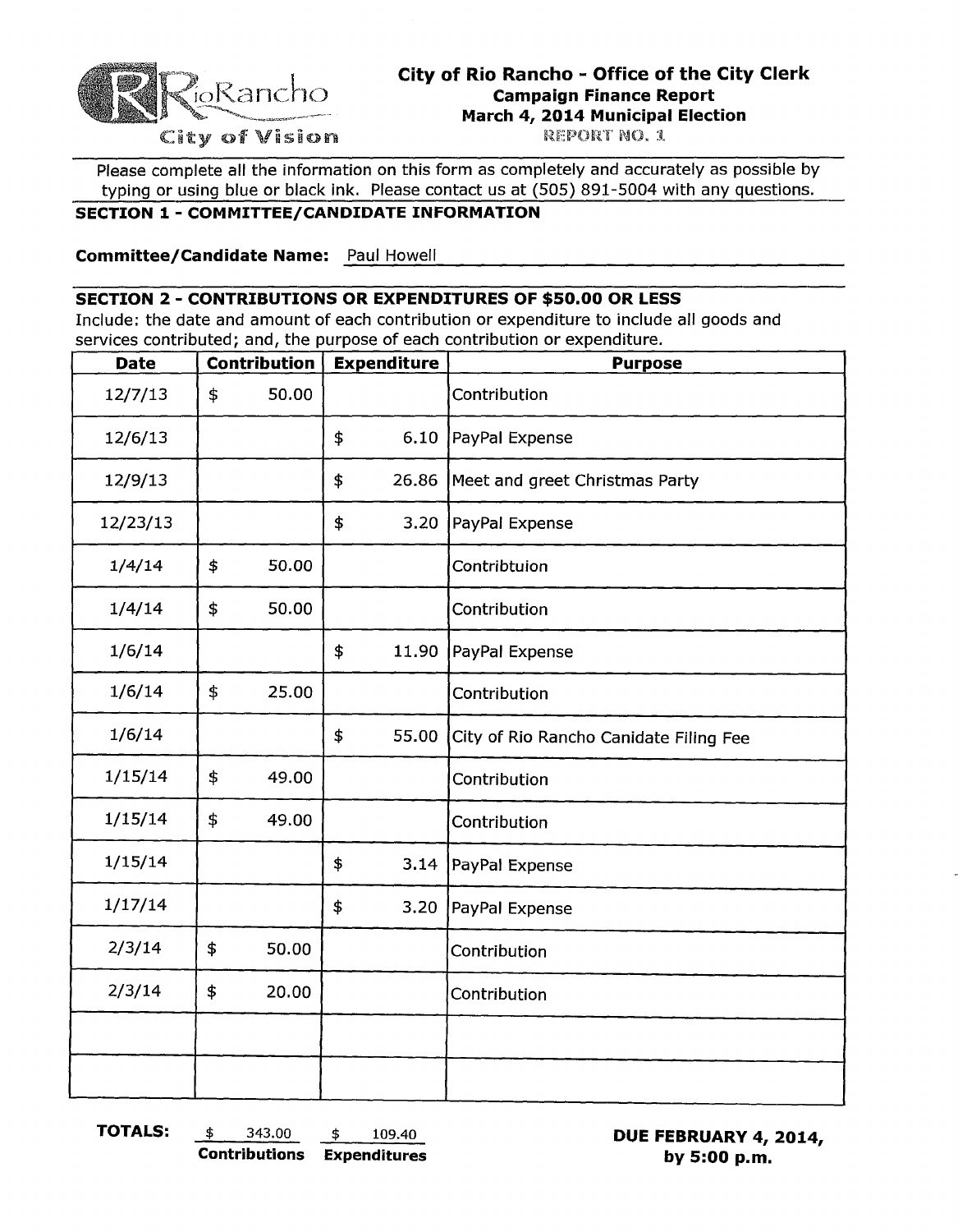### **CITY OF RIO RANCHO - CAMPAIGN FINANCE REPORT NO. 1**

#### **PAGE 2 - Committee Name:**

**SECTION 3 - CONTRIBUTIONS OR EXPENDITURES OF MORE THAN \$50.00 (Cumulative)**  Include: the name and address of the person or entity from whom any cumulative contribution or expenditure of more than \$50.00 was received or made; the date and amount of each contribution or expenditure to include all goods and services contributed; and, the purpose of each contribution or expenditure.

| <b>Date</b>          |    |                      | Contribution Expenditure |        | Name/Address                                                            | <b>Purpose</b>                                 |  |  |
|----------------------|----|----------------------|--------------------------|--------|-------------------------------------------------------------------------|------------------------------------------------|--|--|
| 11/4/13              | \$ | 100.00               |                          |        | Paul Howell, 1529 Montiano Loop<br>SE, Rio Rancho, NM 87124             | Contribution to set up Bank Account            |  |  |
| 12/9/13              | \$ | 250.00               |                          |        | Pat M Guariglia, 240 Greencrest<br>Court, Marietta, GA 30068            | Contribution                                   |  |  |
| 12/7/13              |    |                      | \$                       | 185.09 | Wal-Mart                                                                | Supplies for meet and greet Christmas<br>Party |  |  |
| 12/7/13              | \$ | 200.00               |                          |        | Dorothy Howell, 3011 Southern<br>Blvd SE Apt A, Rio Rancho, NM<br>87124 | Contribution                                   |  |  |
| 12/23/13             | \$ | 100.00               |                          |        | Judith Walker, PO Box 15313, Rio<br>Ranch, NM 87174                     | Contribution                                   |  |  |
| 1/3/14               |    |                      | \$                       | 189.74 | Turbo Thread, 1503 Golf Course<br>RD SE, Rio Rancho, NM87124            | Postcards and Car Magnets                      |  |  |
| 1/3/14               |    |                      | \$                       |        | Turbo Thread, 1503 Golf Course<br>137.42 RD SE, Rio Rancho, NM87124     | <b>Bumper Stickers</b>                         |  |  |
| 1/6/14               | \$ | 400.00               |                          |        | Dorothy Howell, 3011 Southern<br>Blvd SE Apt A, Rio Rancho, NM<br>87124 | Contribution                                   |  |  |
| 1/17/14              | \$ | 100.00               |                          |        | Andrew Melendez, 6217 Dellyne<br>Ave NW, Albuquerque, NM 87120          | Contribution                                   |  |  |
| 1/21/14              | \$ | 200.00               |                          |        | Matthew Spangler, 2881 West<br>Island Loop, Rio Rancho, NM<br>87124     | Contribution                                   |  |  |
| 1/21/14              | \$ | 200.00               |                          |        | James Bandy, 1525 Via Virane<br>Dr. SE, Rio Rancho, NM 87124-<br>8716   | Contribution                                   |  |  |
| 1/24/14              |    |                      | \$                       | 675.78 | Turbo Thread, 1503 Golf Course<br>RD SE, Rio Rancho, NM87124            | T-shirts, Yard Signs, and Banners              |  |  |
|                      |    |                      |                          |        |                                                                         |                                                |  |  |
|                      |    |                      |                          |        |                                                                         |                                                |  |  |
|                      |    |                      |                          |        |                                                                         |                                                |  |  |
|                      |    |                      |                          |        |                                                                         |                                                |  |  |
|                      |    |                      |                          |        |                                                                         |                                                |  |  |
|                      |    |                      |                          |        |                                                                         |                                                |  |  |
|                      |    |                      |                          |        |                                                                         |                                                |  |  |
|                      |    |                      |                          |        |                                                                         |                                                |  |  |
|                      |    |                      |                          |        |                                                                         |                                                |  |  |
| <b>TOTALS:</b><br>\$ |    | <b>Contributions</b> | 1,550.00                 | \$     | 1,188.03<br><b>Expenditures</b>                                         | DUE FEBRUARY 4, 2014,<br>by 5:00 p.m.          |  |  |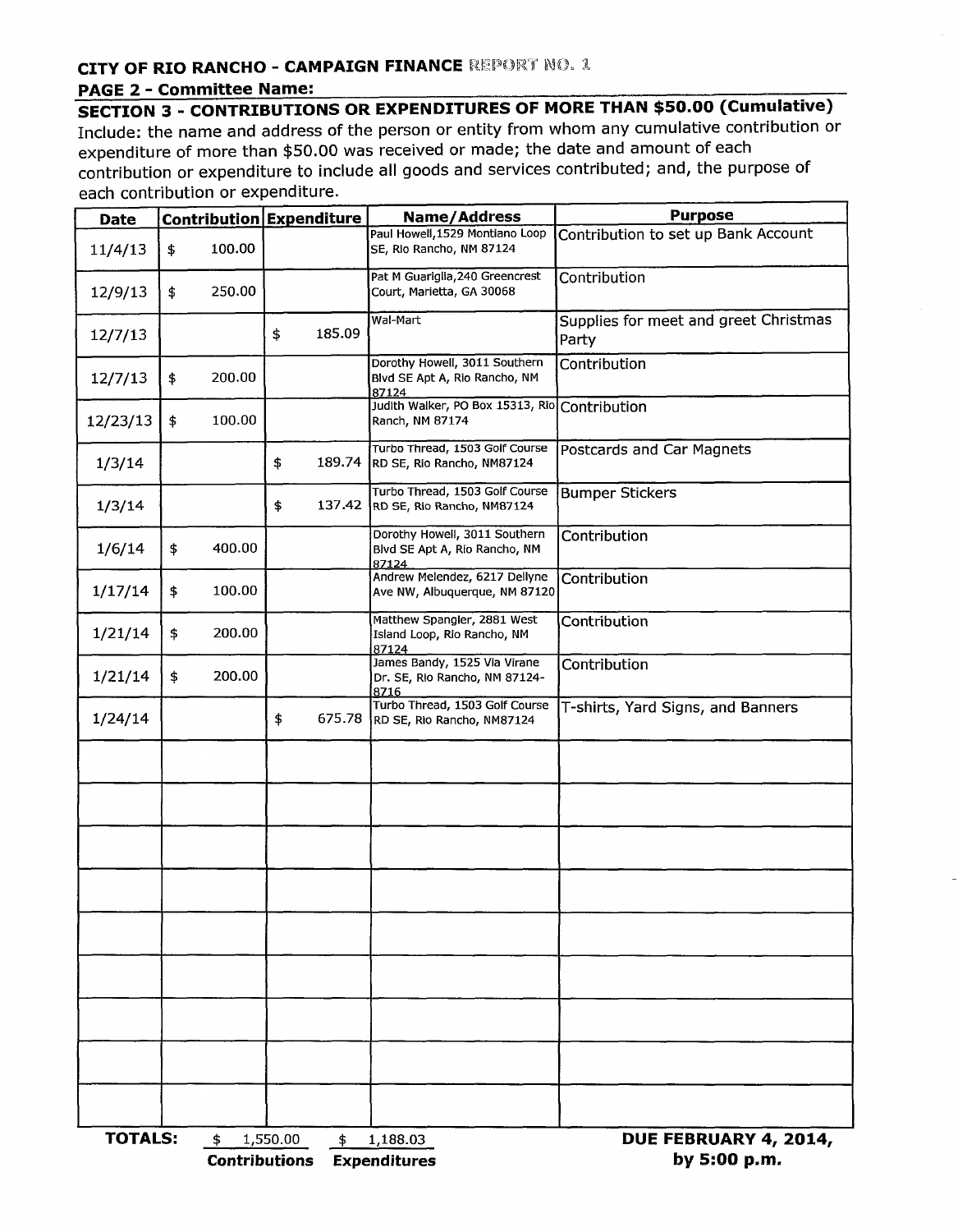#### **CITY OF RIO RANCHO - CAMPAIGN FINANCE REPORT NO. 1 PAGE 3 SECTION 4 - TOTALS**

| <b>Total Contributions To Date:</b> | \$<br>1,893.00 | <b>Total Expenditures To Date:</b> | \$<br>1,297.43 |
|-------------------------------------|----------------|------------------------------------|----------------|
| Total Contributions REPORT 1:       | \$<br>1,893.00 | Total Expenditures REPORT 1:       | \$<br>1,297.43 |
| Total Contributions Page 4:         | \$             | Total Expenditures Page 4:         | \$             |
| Total Contributions Page 2:         | \$<br>1,550.00 | Total Expenditures Page 2:         | \$<br>1,188.03 |
| Total Contributions Page 1:         | \$             | 343.00 Total Expenditures Page 1:  | \$<br>109.40   |

#### **DUE FEBRUARY 4, 2014, by 5:00 p.m.**

**SECTION 5 - APPROVALS**   ${\sf committee \, Name:} \begin{tabular}{|l|l|} \hline \textbf{Count} & \textbf{H} & \textbf{H} \\ \hline \end{tabular}$ I, Shawna K. Holde vman hereby declare that this Campaign Finance Report has been prepared with all reasonable diligence and is true and complete.  $2/4/2014$ orizzd Signamic Subscribed and sworn to me this  $\frac{9h}{\sqrt{6}}$  of  $\frac{7.66m}{\sqrt{2}}$ , 2014 Stamp/Seal OFFICIAL SEAL Daniel J. Valenzuela NOTARY PUBLIC STATEOF NEW MEXICO  $\frac{D(1 - 24 - 201)}{My \text{ Commission:} Fx \text{ prires}}$  My Commission Expires:  $\frac{D(1 - 24)}{My \text{ Commission:}}$ Received in the Office of the City Clerk at  $\frac{1!}{3!}$   $\frac{3!}{2!}$   $\frac{2!}{(a\cdot m)!}$  p.m.) on the ..... day of \_\_*I':t--'f=--b:..-.r\_U\_()(..:..../....,:y\_\_\_\_\_, 2014*  CITY CLERK FEB 4 '14 AM11:37

Stephen J. Ruger, City Clerk